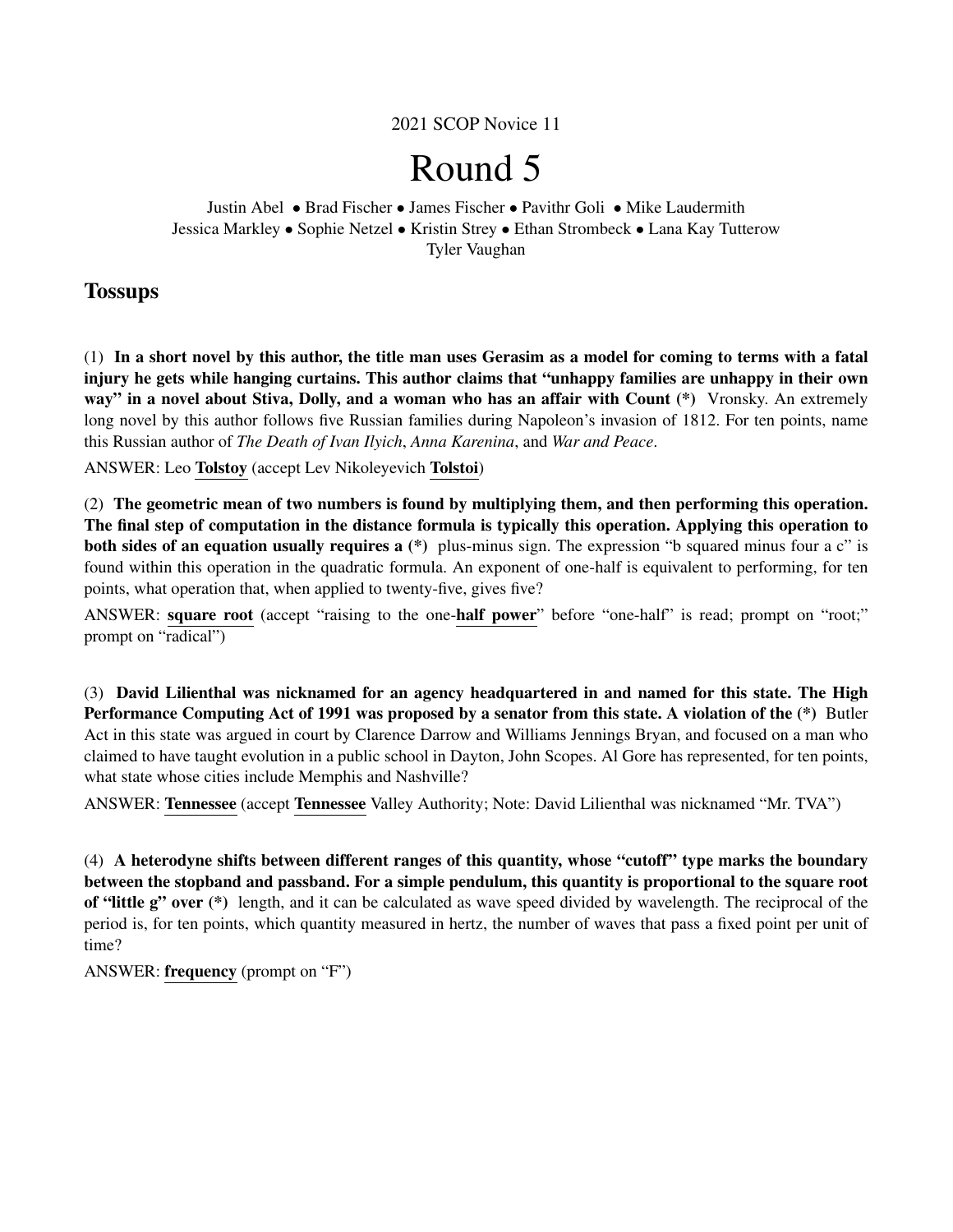(5) In a close-up image of this natural feature, titled *Shojin tozan*, a group of pilgrims in a straw hats use a ladder to ascend this place. *Fine Wind, Clear Morning* is one of the (\*) *Thirty-Six Views of* this natural feature created by the woodcut printer Hokusai, which also includes *Thunderstorm Beneath the Summit*. For ten points, name this mountain that appears in the background of *The Great Wave off Kanagawa*, a prominent mountain near Tokyo in Japan.

ANSWER: Mount Fuji (accept Fuji-yama or Fuji-san)

(6) Emperor Elagabalus caused controversy by marrying one of these people and declaring him the "husband of the empress." A person with this status murdered Commodus while he was taking a bath. After the Battle of the (\*) Silarius River was a crushing victory for Marcus Licinius Crassus, six thousand of these people were crucified along the Appian Way. For ten points, name these people who rallied behind Spartacus against their Roman oppressors in the Third Servile War.

ANSWER: Roman slaves (accept charioteers or chariot drivers before "murdered" is read and anti-prompt on "charioteer" afterward; anti-prompt on "gladiator" by asking "what legal status did many gladiators have?")

(7) A character in this play says he has dreamed that "dreamers often lie," and describes "the fairies' midwife" to mock his friend's love for Rosaline. A woman in this play jokes that "palm to palm is holy palmers' kiss" at a (\*) masquerade ball. The Queen Mab speech is given in this play by Mercutio, who is killed by Tybalt in a duel that is fought over the honor of the houses of Montague and Capulet. For ten points, name this Shakespeare play about "a pair of star-cross'd lovers."

ANSWER: Romeo and Juliet (accept The Tragedy of Romeo and Juliet)

(8) *Description acceptable*. African spiny mice are the most capable mammals at performing this process, which requires blastema cells. Unlike other annelids, leeches cannot perform this process, which most arthropods can do until their final (\*) molt. Medical researchers have tried to reverse engineer this process that is slow in starfish but rapid in salamanders that have lost limbs. For ten points, name this process that gives a lizard a replacement when it sheds its tail.

ANSWER: regeneration (accept regenerating; accept limb regeneration and appendage regeneration; accept any description of regrowth or the growing of new body parts; prompt on just "growth")

(9) For his role in the death of this thinker, Meletus was executed by the townspeople. This thinker compares himself to a gadfly because he stings people "in the service of truth," and defends himself against the charge of (\*) corrupting the youth of Athens in the book *Apology*. This philosopher was convicted of those charges and sentenced to die by drinking hemlock. For ten points, name this ancient Greek philosopher whose thoughts are recorded in dialogues written by his student, Plato.

ANSWER: Socrates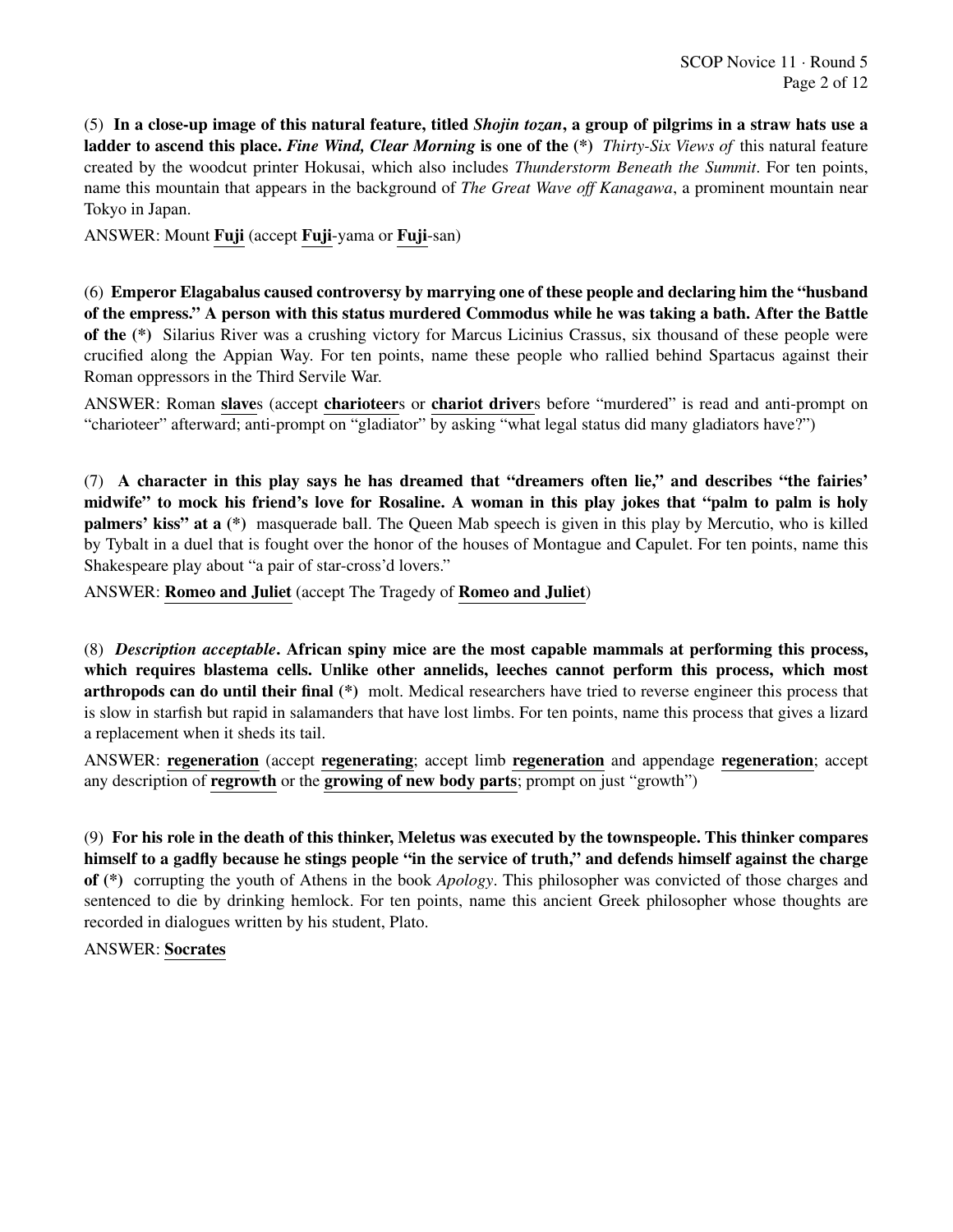(10) A meeting place in this realm, the plains of Idavoll, contain the hall of Vingolf and Gladsheim. In the poem *Völuspá*, three of the roots of Yggdrasil [igg-drah-sill] sit over this realm, which contains the home of Heimdallr. Loki transformed into a (\*) horse to distract a giant trying to build a wall around this home of the Aesir. Warriors slain in battle are carried to two of this realm's mead-halls, Fólkvanr and Valhalla. Bifröst, the rainbow bridge, connects Midgard to, for ten points, what realm of the gods in Norse myth?

ANSWER: Asgardr (anti-prompt on "Valhalla" by asking, "What realm contains Valhalla?")

(11) In this city, a museum complex near the Hall of Supreme Harmony is southeast of a park where James Bruce ordered the destruction of this city's Old Summer Palace during the Second Opium War. Ai Wei-wei designed the (\*) Bird's Nest stadium for this city. A 1989 protest in this city became famous for a photo of a man standing in front of a line of tanks. For ten points, name this city that was the site of the 2008 Summer Olympics; the location of Tiananmen Square and the Forbidden City; and the capital of China.

ANSWER: Beijing (accept Peking; accept Forbidden City before "Old Summer Palace" is read; accept Dadu or Beiping before "Ai Wei-wei" is read)

(12) A theme from this musical work's fourth movement, titled "Thaxted," was used for the British patriotic hymn "I Vow to Thee, My Country." A door is closed on an offstage women's choir to make it fade out in this work's final movement, which is named for a (\*) "Mystic." This suite's first and second movements are named after a "Bringer of War" and a "Bringer of Peace." For ten points, named this seven-part suite by Gustav Holst that includes movements named for objects in our solar system like Neptune, Mars, and Venus.

ANSWER: The Planets (accept Opus 32)

(13) Before amylase enzyme was isolated, this compound was used to turn corn starch into glucose syrup. The "fizz test" for calcium carbonate applies a muri-atic solution of this compound to rocks. Gold will dissolve in a mixture of (\*) nitric acid and this compound, called "aqua regia." Water and table salt are the products when this compound reacts with sodium hydroxide. Stomach acid consists of, for ten points, which strong acid with formula HCl [H-C-L]?

ANSWER: hydrochloric acid (accept HCl before it is read; accept hydrochloric alone after "acid" is read)

(14) A novel made up of these written works, *Lady Susan*, is one of the earliest works by Jane Austen. A novel by C.S. Lewis is named for these written works created by the demons Wormwood and (\*) Screwtape. A journal of an author's time in the Achterhuis [OCK-tayr-hwees] takes the form of these written works addressed to "Kitty," and relates a budding romance with Peter van Pels. For ten points, Anne Frank's diary is made up of what written works that are usually sent to another person?

ANSWER: letters (accept epistolary novels; accept synonyms like missives or notes; accept The Screwtape Letters; do not accept or prompt on "diary" or similar answers)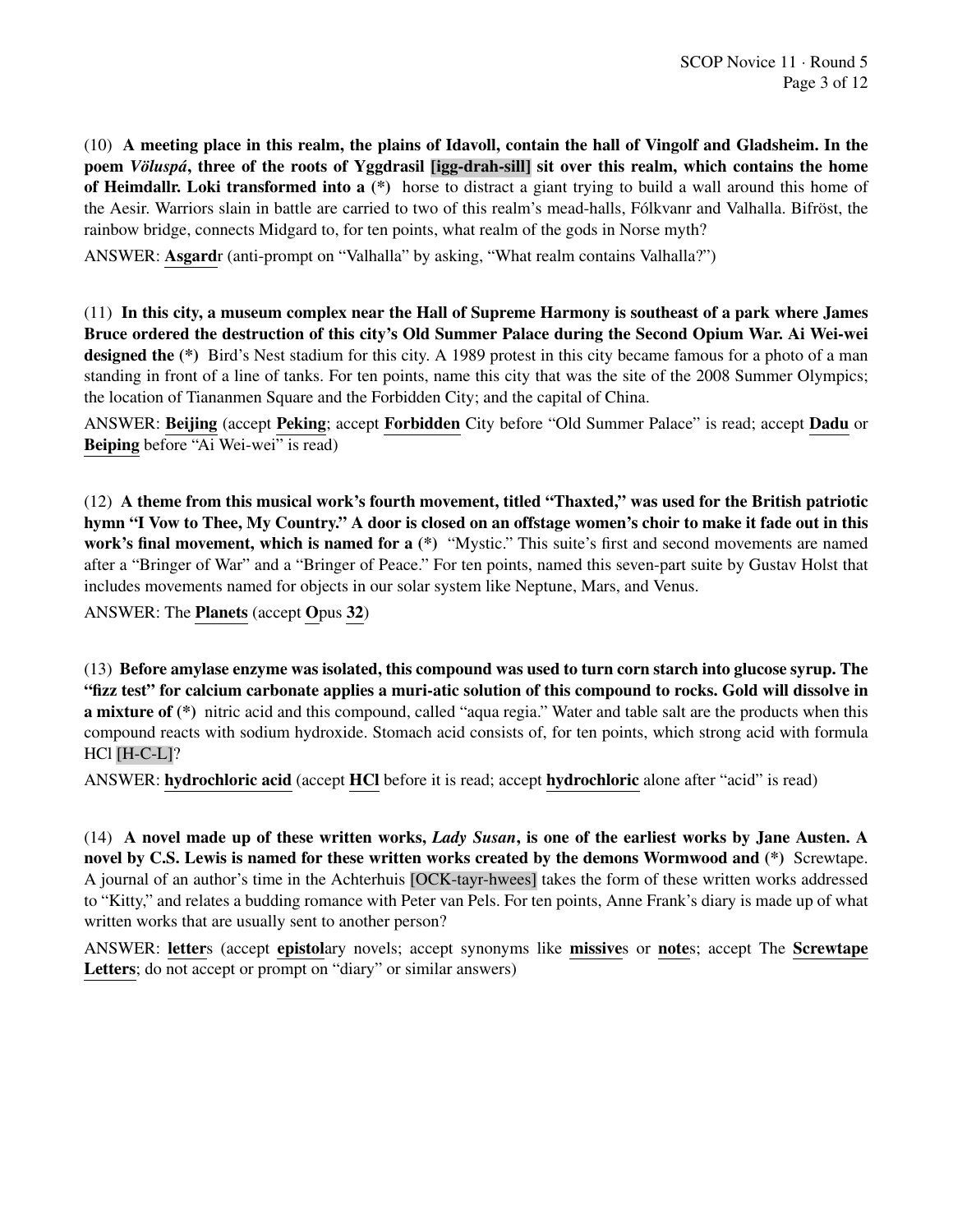(15) This singer asks "think of me fondly when your hands are on her" in a song that may have been inspired by Joshua Bassett. Since it took inspiration from "Misery Business," this singer of (\*) "happier" added a Hayley Williams writing credit to a song that criticizes an ex's behavior as being "like a damn sociopath." For ten points, name this former Disney Channel actress whose explosive 2021 album, *SOUR*, includes the songs "deja vu," "good 4 u," and "drivers license."

ANSWER: Olivia Rodrigo (accept Olivia Isabel Rodrigo)

(16) This holiday may have developed from the holiday of Rosalia, during which Romans decorated graves with roses. During this holiday, purple decorations are replaced with white to represent the end of a mourning period. An event witnessed by (\*) Mary Magdalene is commemorated at sunrise on this holiday, after a vigil that begins on Holy Saturday. This holiday is fifty days before Pentecost, and follows the season of Lent. For ten points, name this Christian holiday that celebrates the resurrection of Jesus.

ANSWER: Easter Sunday (accept Pascha)

(17) Maurice Wilson planned to crash a plane on top of this mountain, where he died by other means. George Mallory may have summitted this mountain before disappearing on it, and legendarily declared that he would climb it (\*) "because it's there." Tenzing Norgay coordinated the first successful climb of this mountain in 1953 with Edmund Hillary. For ten points, name this twenty-nine-thousand-foot-high peak in the Himalayan Mountains, the highest mountain on Earth.

ANSWER: Mount Everest (accept Sagarmatha; accept Chomolungma)

(18) A 2015 study of this region by coda-wave cross-correlation found that it contains spheres with iron crystals aligned at right angles to each other. This region lies under the "D double-prime" layer, and although (\*) P-waves are transmitted through it, S-waves are not. Geo-dynamo theory holds that the rotation of this region's liquid outer zone generates Earth's magnetic field. For ten points, name this region of Earth consisting of an iron-nickel alloy found below the mantle.

ANSWER: Earth's core (accept inner core before "D double-prime" is read)

(19) This leader opposed John Armstrong's plans at a coup d'etat ´ [koo day-tah] by asking to wear his spectacles before reading the Newburgh Address. This general, who ordered William Shippen to inoculate all troops against variola, used fog as cover to evacuate his troops to (\*) Manhattan after the Battle of Brooklyn Heights. A force of Hessian mercenaries were routed by this man in a surprise attack after Christmas Day, 1776. For ten points, name this Commander in Chief of the Continental Army and first President of the United States.

ANSWER: George Washington

(20) This poem's speaker imagines "Seraphim whose foot-falls tinkled on the tufted floor" and begs to "quaff this kind nepenthe" [neh-PEN-thee] to forget his dead lover. This poem's title figure refuses to go out into the (\*) "Night's Plutonian shore," and instead perches on a "bust of Pallas just above" a "chamber door" to taunt this poem's speaker about his lost love, Lenore. For ten points, name this poem by Edgar Allan Poe in which the title bird seems to repeat the word "nevermore."

ANSWER: The Raven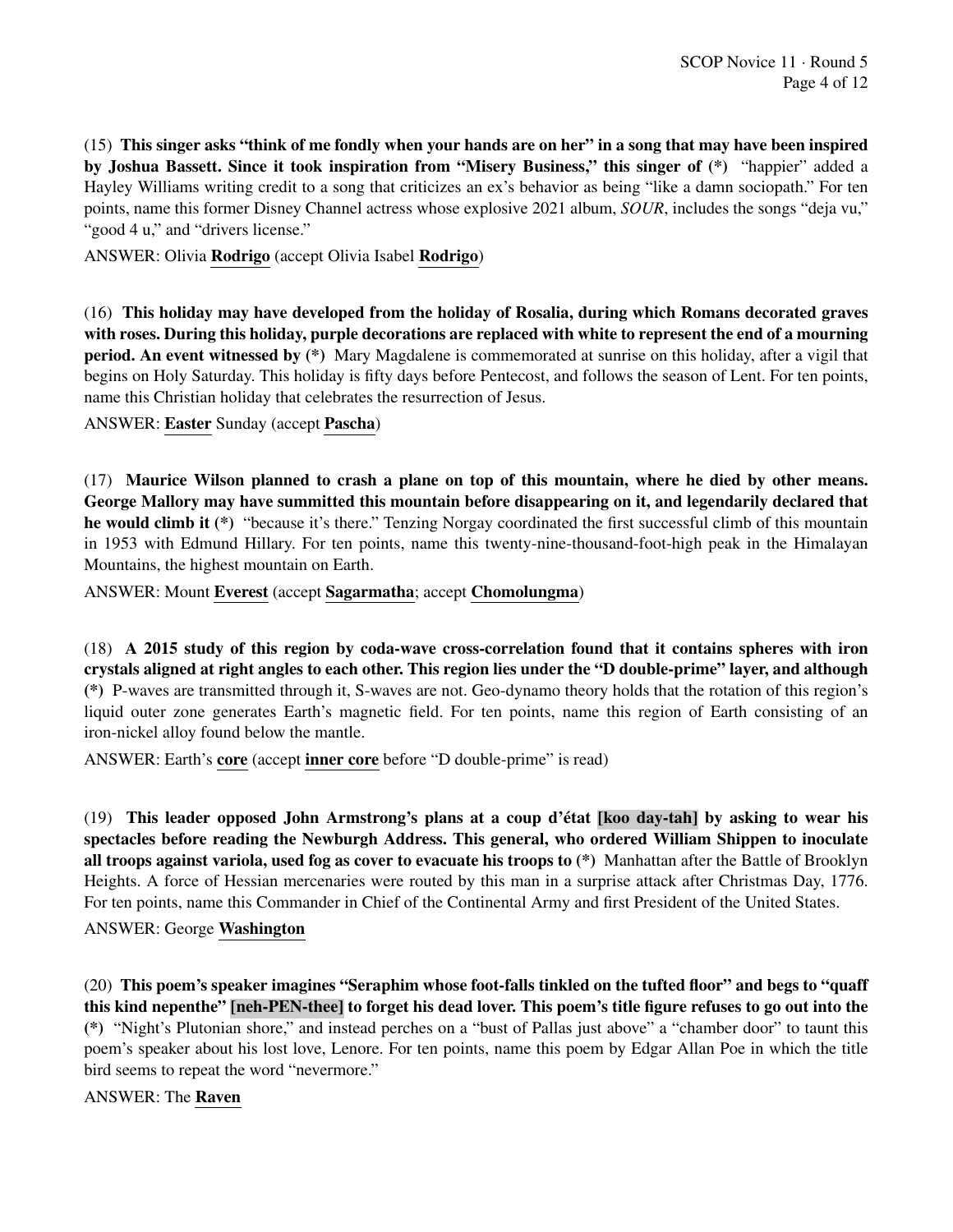SCOP Novice 11 · Round 5 Page 5 of 12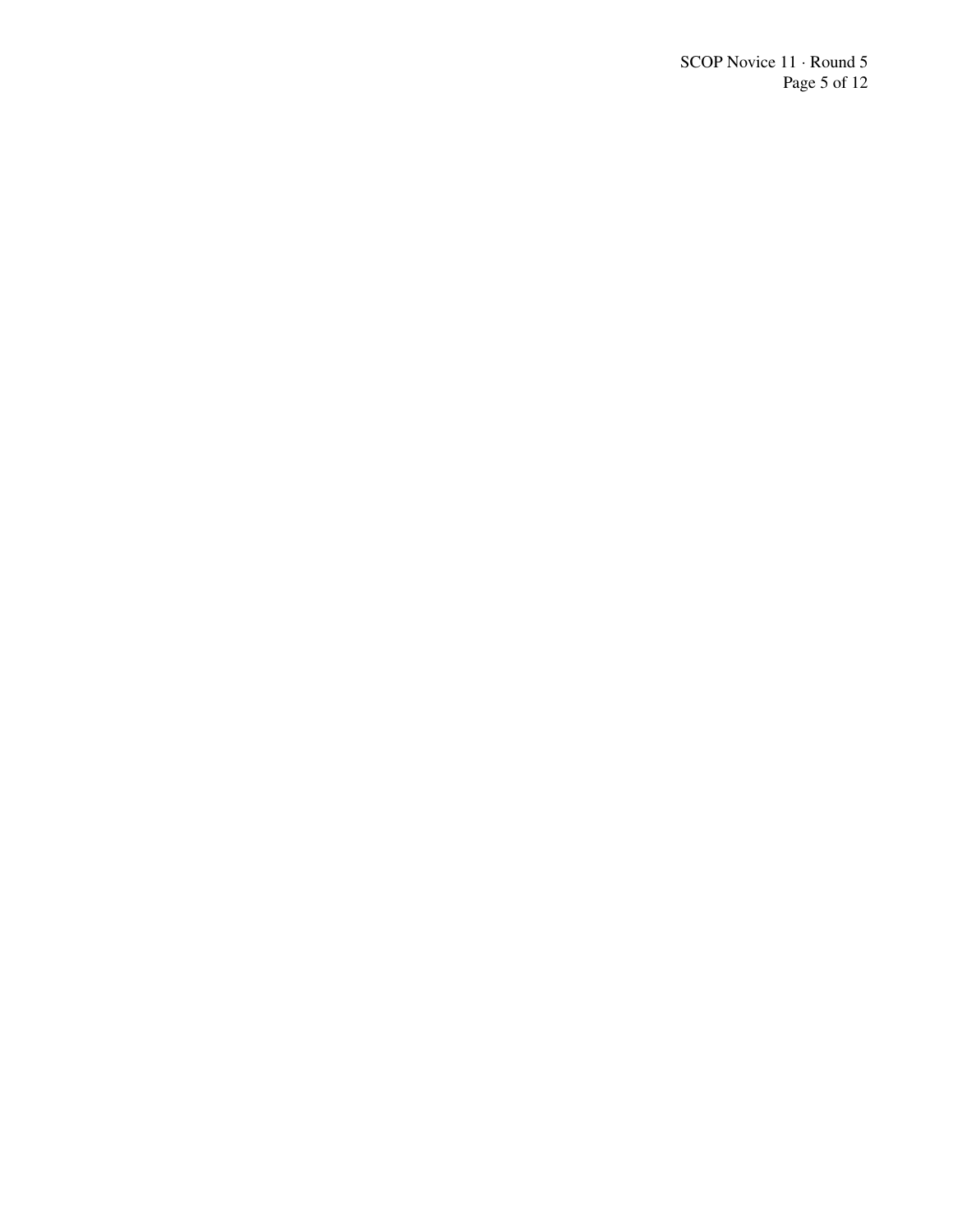# Bonuses

(1) Name some Winter Olympic sports, for ten points each.

Required elements of the "short program" version of this sport typically include a double or triple jump and a double Axel.

ANSWER: figure skating (accept ice skating; prompt on "skating;" do not accept "ice dancing")

In this team sport, invented in Scotland, competitors sweep an ice rink with brooms to guide stones into the "house," a circular target.

## ANSWER: curling

In 1988, British athlete Michael Edwards, known as "Eddie the Eagle," finished in last place in both the "large hill" and "normal hill" events of this sport. Competitors in this sport are ranked on distance traveled from a hill's K-point.

ANSWER: ski jumping (prompt on "skiing;" do not accept or prompt on other types of skiing, like cross-country, downhill, or slalom)

(2) This novel's protagonist goes skating with Sally Hayes, and becomes angry when he learns that Jane Gallagher is dating his roommate, Stradlater. For ten points each,

Name this novel by J.D. Salinger, in which Holden Caulfield wanders New York after he is expelled from Pencey Prep.

ANSWER: The Catcher in the Rye

In *The Catcher in the Rye*, Holden buys a "Little Shirley Beans" record for this girl, his younger sister.

ANSWER: Phoebe Caulfield (prompt on "Caulfield")

Holden takes Phoebe [FEE-bee] to ride the carousel in this park's zoo. This long, thin New York park is named for running through the middle of Manhattan.

# ANSWER: Central Park Zoo

(3) Many toilet bowl cleaners carry a warning not to mix them with bleach because deadly chloroform gas will result. Answer these questions about the chemistry of other household cleaning products, for ten points each.

Oven cleaners and drain cleaners that contain lye are examples of the "strong" type of these compounds, which have a pH greater than seven.

# ANSWER: base (accept alkaline)

This term labels soaps like Dawn and Tide, which use surfactants to make grease and fats more soluble in water, and therefore easier to wash away.

#### ANSWER: detergents

Though more common in cooking, this compound, also known as baking soda, can be used to remove odors from laundry and coffee stains from cups.

ANSWER: sodium bicarbonate (accept sodium hydrogen carbonate and bicarbonate of soda; prompt on "bicarbonate")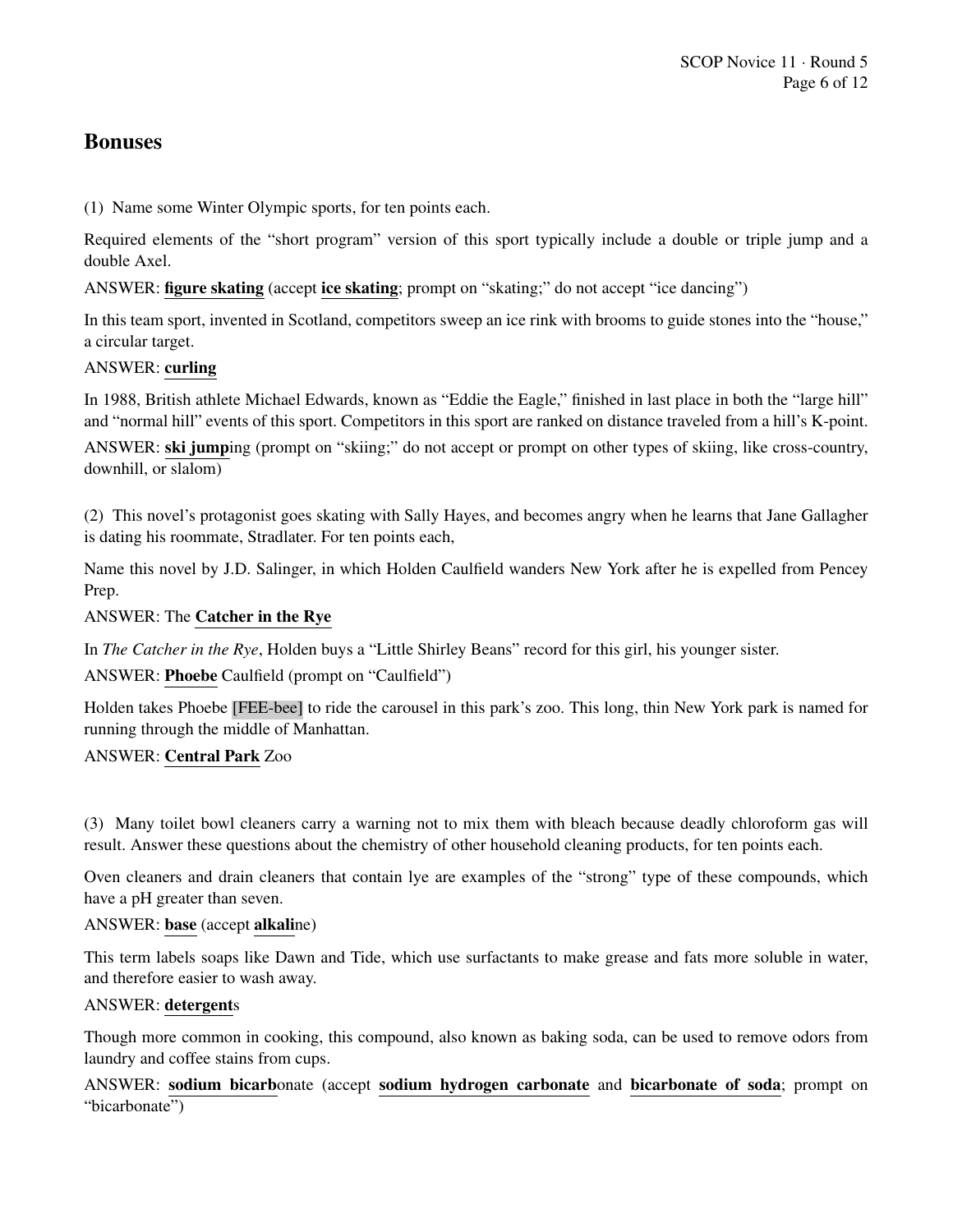(4) Name some symphonies written by Ludwig van Beethoven, for ten points each.

This middle symphony by Beethoven has a "fate knocking at the door" motif with a dramatic "short-short-shortlong" pattern.

ANSWER: Symphony Number Five in C minor (accept Beethoven's fifth symphony)

Beethoven originally meant to dedicate this symphony to Napoleon. After Napoleon declared himself emperor of France, Beethoven scratched out the dedication and renamed it "Heroic" or "Eroica."

ANSWER: Symphony Number Three in E-flat major (accept Beethoven's third symphony; accept Eroica Symphony or Sinfonia Eroica before it is read)

Although most Beethoven symphonies have four movements, this symphony has five. Each movement represents a different time of day by depicting a "Merry gathering of country folk" and a "Scene by the brook."

ANSWER: Symphony Number Six in F Major (accept Beethoven's sixth symphony; accept Pastoral Symphony or Pastorale)

(5) Give the following about the geography of the Iditarod ["eye"-dih-tah-rod], for ten points each.

The Iditarod is an annual sled dog race that takes place over hundreds of miles in this US state.

#### ANSWER: Alaska

The Iditarod begins in this most populous Alaskan city which, due to its polar location and size, is home to the surprisingly busy Ted Stevens International Airport.

#### ANSWER: Anchorage

The Iditarod ends in this town on the southern tip of the Seward Peninsula.

#### ANSWER: Nome

(6) In this collection of stories, Filomena, Fiametta, Lauretta, and seven other young nobles tell stories about "The Patient Griselda" and "Federigo's Falcon" after fleeing Florence. For ten points each,

Identify this collection of short stories by Giovanni Boccaccio named for the ten days of storytelling in which ten young nobles tell each other stories to pass the time.

#### ANSWER: The Decameron (accept Decamerone)

The young nobles in *The Decameron* flee to the country to escape this pandemic that devastated Europe in the fourteenth century.

#### ANSWER: plague (accept Black Plague; accept bubonic plague; accept Black Death)

The stories in *The Decameron* can be traced to earlier sources; several are from this collection of Middle Eastern folk stories that includes "Aladdin" and "Ali Baba."

# ANSWER: (The) One Thousand and One Nights (accept The Arabian Nights; accept (The) One Thousand and One Arabian Nights; accept Alf Laylah wa-Laylah)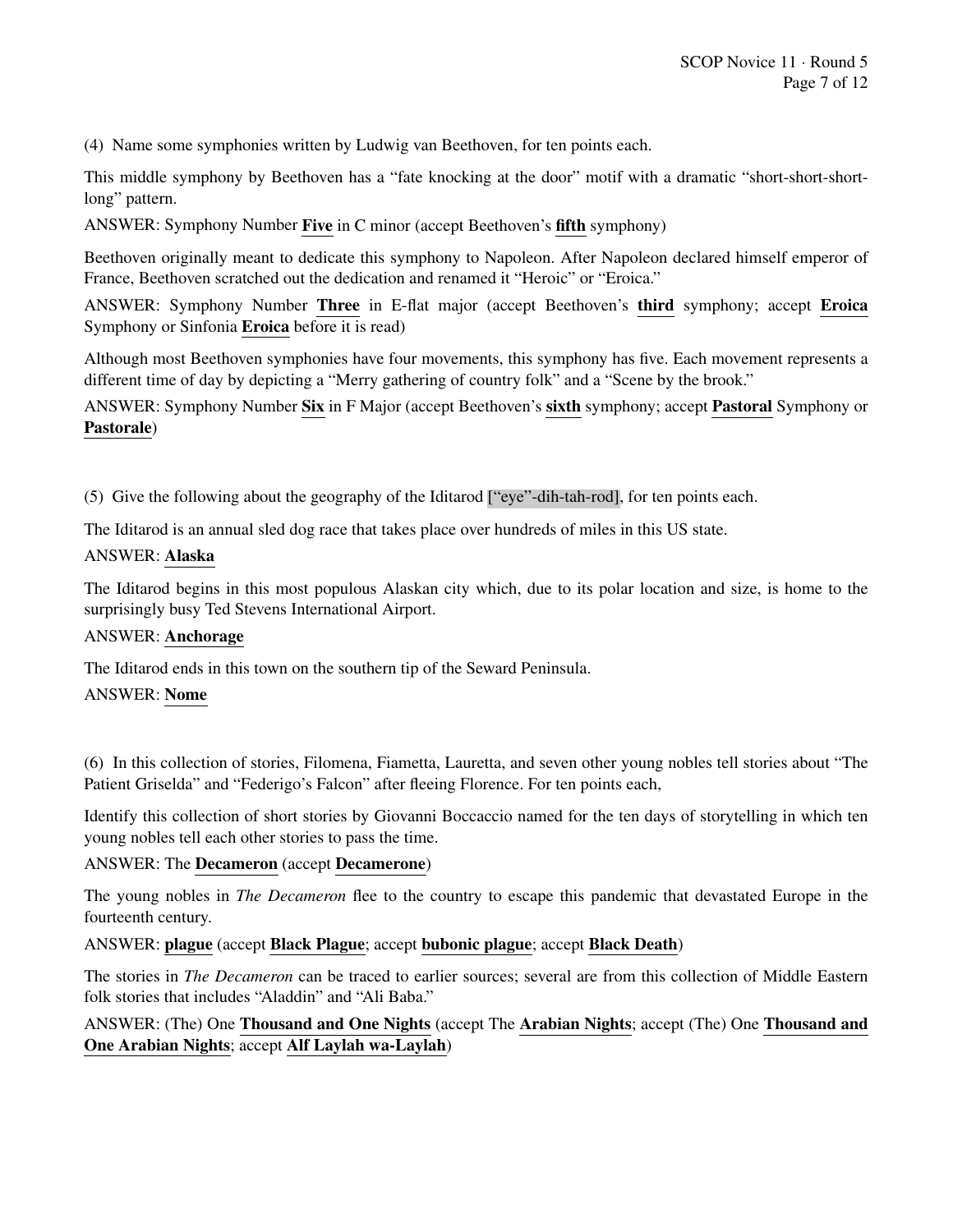(7) This government adopted the motto, "Work, Family, Fatherland" and was led by Philippe Petain. For ten points ´ each,

Name this collaborationist puppet government that was established under duress from Germany in July 1940.

ANSWER: Vichy France (accept Vichy government)

This fascist German political party led by Adolf Hitler installed and controlled the Vichy government in France.

ANSWER: Nazi Party (accept National Socialist German Workers' Party)

This politician and general opposed the Vichy government, instead leading Free France during World War II. He later established the Fifth Republic in France.

ANSWER: Charles de Gaulle (accept Charles André Joseph Marie de Gaulle)

(8) In ancient Egyptian burials, these containers were guarded by representations of the four sons of Horus. For ten points each,

Name these containers that held the lungs, stomach, liver, and intestines of a mummified person.

ANSWER: canopic jars (accept canope; accept canopic chests)

After mummification, the deceased would undergo a ritual called the "Opening of" this body part, which was believed to allow the person to eat and drink in the afterlife.

ANSWER: mouth (accept Opening of the Mouth)

After mummification, the soul of the deceased would be judged by Anubis by having this bodily organ weighed against the Feather of Ma'at to determine whether they could enter the afterlife.

ANSWER: heart

(9) This Northern Democrat opposed John C. Breckinridge for his party's presidential nomination in 1860. For ten points each,

Name this "Little Giant" from Illinois who defended popular sovereignty in his Freeport Doctrine.

ANSWER: Stephen Douglas (accept Stephen Arnold Douglas)

Stephen Douglas supported the adoption of popular sovereignty to decide whether states should allow slavery, leading to a period of violent armed conflict in this "bleeding" territory.

ANSWER: Kansas Territory (accept Bleeding Kansas)

Douglas articulated the Freeport Doctrine during a series of debates against this Illinois politician, who served as president of the United States from 1861 until his assassination in 1865.

ANSWER: Abraham Lincoln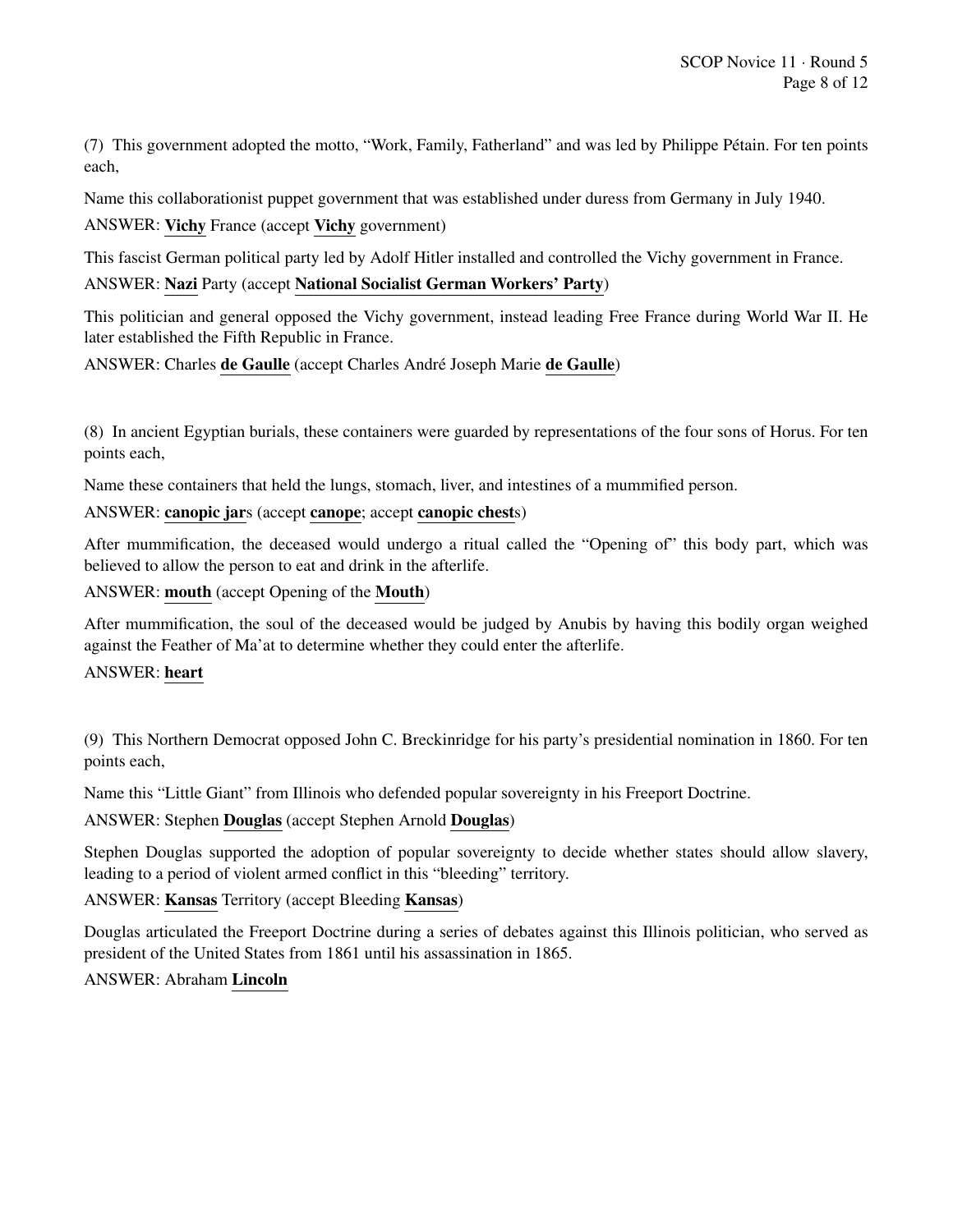(10) Answer these questions about the American space program, for ten points each.

Alan Shepard walked on the moon during mission fourteen of this space program. This program put the first astronauts on the moon during its mission eleven.

#### ANSWER: Apollo program

Alan Shepard was also one of this program's namesake "Seven." As part of this program, Shepard became the first American to travel to space.

# ANSWER: Mercury Program (accept Project Mercury)

After the success of Project Mercury, Americans continued to orbit Earth in the first American one of these things, called Skylab. Russia's first modular one of these things was called Mir [meer].

#### ANSWER: space stations

(11) In May of 2000, four hundred homes in Enschede [EN-shuh-day], Netherlands were destroyed in an explosion at a factory making these things. For ten points each,

Name these usually fun, explosive devices that send colored sparks into the air on the Fourth of July.

ANSWER: fireworks (accept equivalents like firecrackers)

Poorly-stored, confiscated fireworks intensified an ammonium nitrate explosion that leveled buildings and left hundreds of thousands of people homeless in this Lebanese port city in 2020.

#### ANSWER: Beirut

This city's mayor, Eric Garcetti, has been called upon to make restitutions after fireworks explosives were unsafely detonated in a faulty bomb squad van owned by this city's police department in June of 2021.

ANSWER: Los Angeles (accept LA; accept Los Angeles Police Department or LAPD)

(12) It was once common for high school students to determine this characteristic for themselves in the lab using a lancet and a Coombs antibody test. For ten points each,

Name this human trait whose "O-negative" type is called the universal donor, and whose "AB-positive" is the universal recipient.

#### ANSWER: blood type (accept blood group; prompt on partial answer)

Blood typing is mandatory to avoid a fatal reaction during this procedure, in which a patient is given new blood intravenously from a donor.

#### ANSWER: blood transfusion

The positive or negative designation in a person's blood type refers to this factor, usually represented with two letters, which is named for the monkey species in which it was first observed.

ANSWER: Rh factor (accept Rh(D); accept rhesus factor)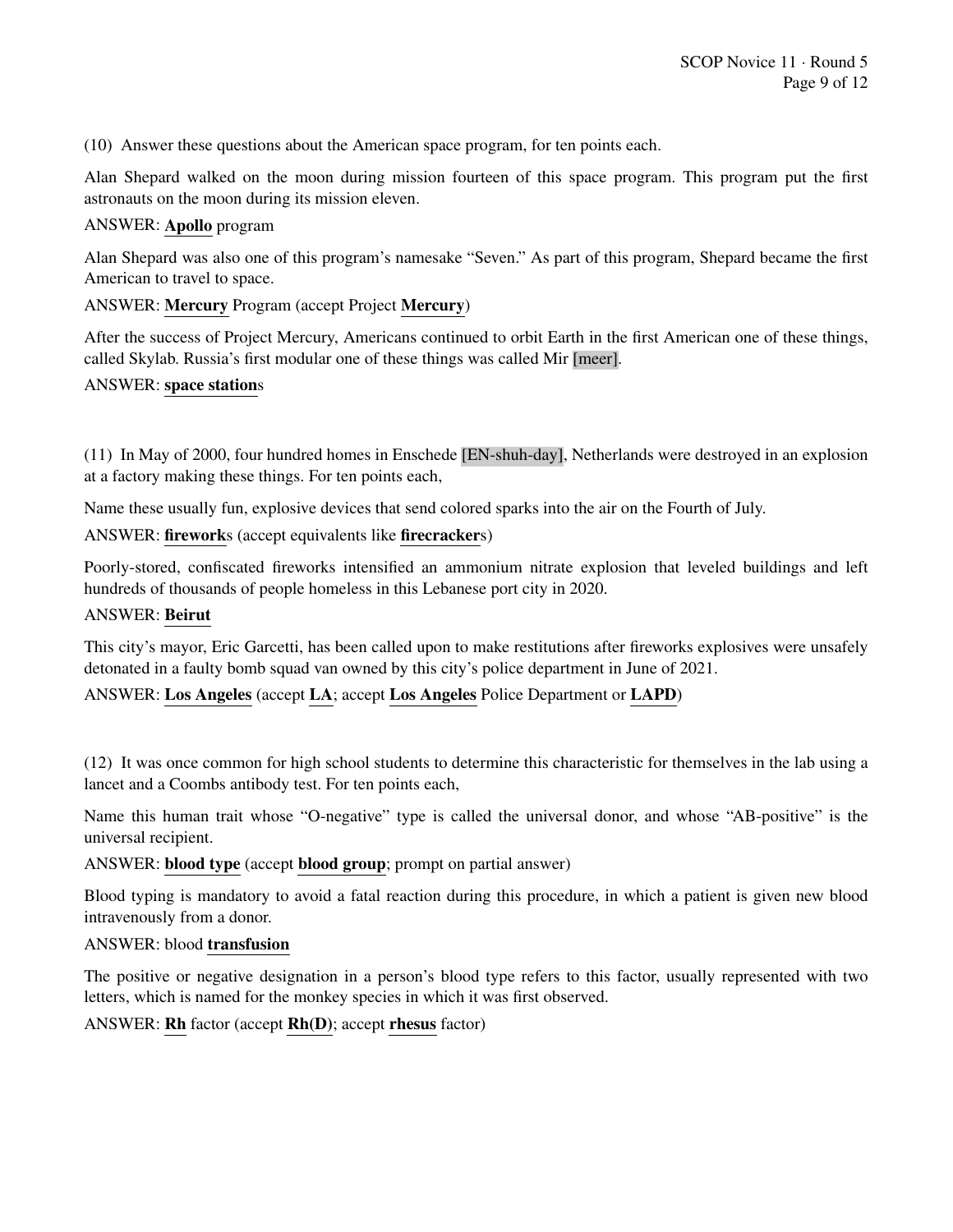(13) In this novel, Lenina Crowne accompanies Bernard Marx to an antiquated "Reservation" where they encounter an abandoned woman named Linda and her son. For ten points each,

Name this novel by Aldous Huxley in which John the Savage is shocked to be thrust into an engineered society of Alphas, Betas, Gammas, Deltas, and Epsilons.

#### ANSWER: Brave New World

The society in *Brave New World* is fanatically devoted to an assembly-line society inspired by this American car-maker.

# ANSWER: Henry Ford

This World Controller, referred to as "His Fordship," suggests that John the Savage cannot fit into the "Brave New World" because he demands "the right to be unhappy."

ANSWER: Mustapha Mond (accept either underlined name)

(14) Answer these questions about a group of Hindu deities collectively nicknamed the Tridevi, for ten points each.

The Tridevi are often described as being similar to the Trimurti, except that all three deities have this quality. Lakshmi is a deity with this quality, which sets her apart from her husband,

ANSWER: they are female (accept equivalents like women or goddesses)

This member of the Tridevi is the goddess of wisdom and the wife of Brahma. She is often depicted with four arms, and carries a veena, a type of lute, to represent her love of music.

# ANSWER: Saraswati (accept Sarasvati)

The third member of the Tridevi, Parvati, is also known by this name in her aspect as the goddess of destruction. This blue-skinned goddess slays demons and other evil spirits.

#### ANSWER: Kalika

(15) The Cantor set, an example of these objects, is created by removing the middle third of a line segment, then removing the middle thirds of the two remaining segments, and so on. For ten points each,

Name these mathematical objects that are often represented in art as images that resemble themselves at deep magnification.

#### ANSWER: fractals

Fractals are named because they can be said to have a non-integer, or fractional, value for this quantity. Area-filling objects like planes have a value of two for this quantity, while space-filling objects like cubes have a value of three.

# ANSWER: dimensions

The term "fractal" was invented by this man, who used the coastline of Great Britain as an illustration of infinite repetitions of a form. One of the most famous fractals is a depiction of a set named for this man.

ANSWER: Benoit Mandelbrot (accept Benoit B. Mandelbrot; accept Mandelbrot set)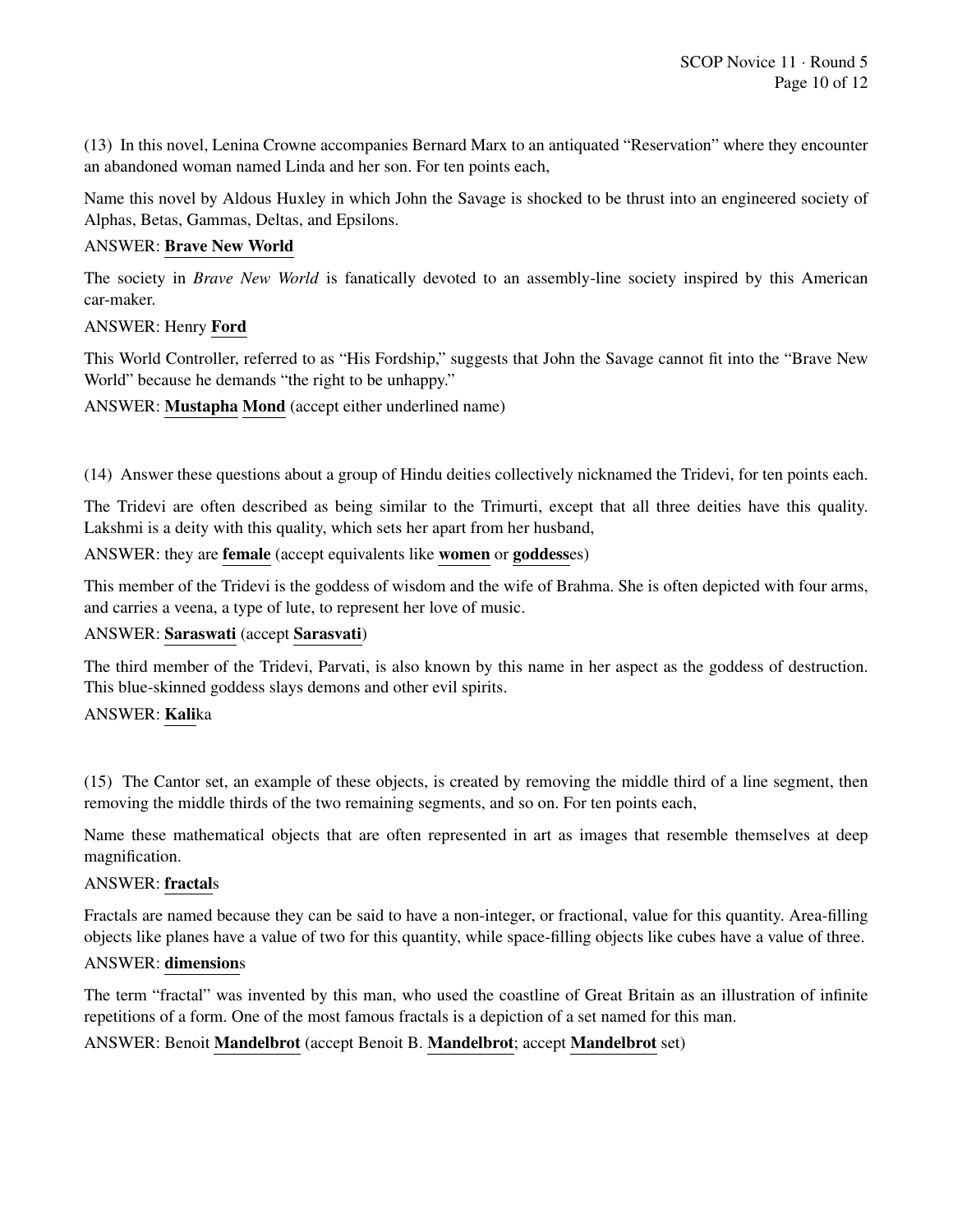(16) Give the following about the US entrance into World War I, for ten points each.

This document intended to convince its recipient to distract the Americans in a land war so they wouldn't join World War I. However, this document was intercepted by British Intelligence and used to convince the Americans to enter the war.

#### ANSWER: Zimmerman telegram (accept Zimmerman Cable; accept Zimmerman note)

The Zimmerman telegram was sent by Germany to this country. The note promised this country that they would regain territory that had been lost to the US in, among other things, the 1848 Treaty of Guadalupe Hidalgo.

# ANSWER: Mexico (accept United Mexican States; accept Estados Unidos Mexicanos)

This President of the United States during World War I campaigned in 1916 on the slogan "He kept us out of war!", then asked Congress to approve war following the Zimmerman telegram and a period of unrestricted submarine warfare.

#### ANSWER: Woodrow Wilson

(17) Answer the following about the work of Caribbean poet Derek Walcott, the author of the poem *Omeros*, for ten points each.

*Omeros* was inspired by this Homeric epic, in which Hector's body is dragged around the walls of Troy to dishonor him for killing Patroclus in battle.

#### ANSWER: the Iliad (accept Ilias)

In the *Iliad*, this nearly-invincible hero carries a shield showing a city at peace and at war. This hero and his enemy, Hector, are characterized as fishermen in *Omeros*.

#### ANSWER: Achilles (accept Achille)

In *Omeros*, Achille and Hector are in love with this housemaid, whose name is a reference to the "face that launched a thousand ships" to begin the Trojan War.

#### ANSWER: Helen (accept Helen of Troy; accept Helen of Sparta)

(18) A bull stands over a woman mourning her child on the left of this painting. In the center, an impaled horse opens its mouth in pain under an exploding lightbulb. For ten points each,

Name this large, black-and-white painting that depicts the bombing of a Basque city during the Spanish Civil War.

#### ANSWER: Guernica

*Guernica* is an anti-war painting by this Spanish artist, who painted *The Old Guitarist* during his somber "Blue Period."

ANSWER: Pablo Picasso (accept Pablo Ruiz y Picasso)

Pablo Picasso and his friend Georges Braque are credited with founding this artistic movement, which focused on creating geometric abstractions of three-dimensional shapes.

ANSWER: Cubism (accept word forms like Cubist)